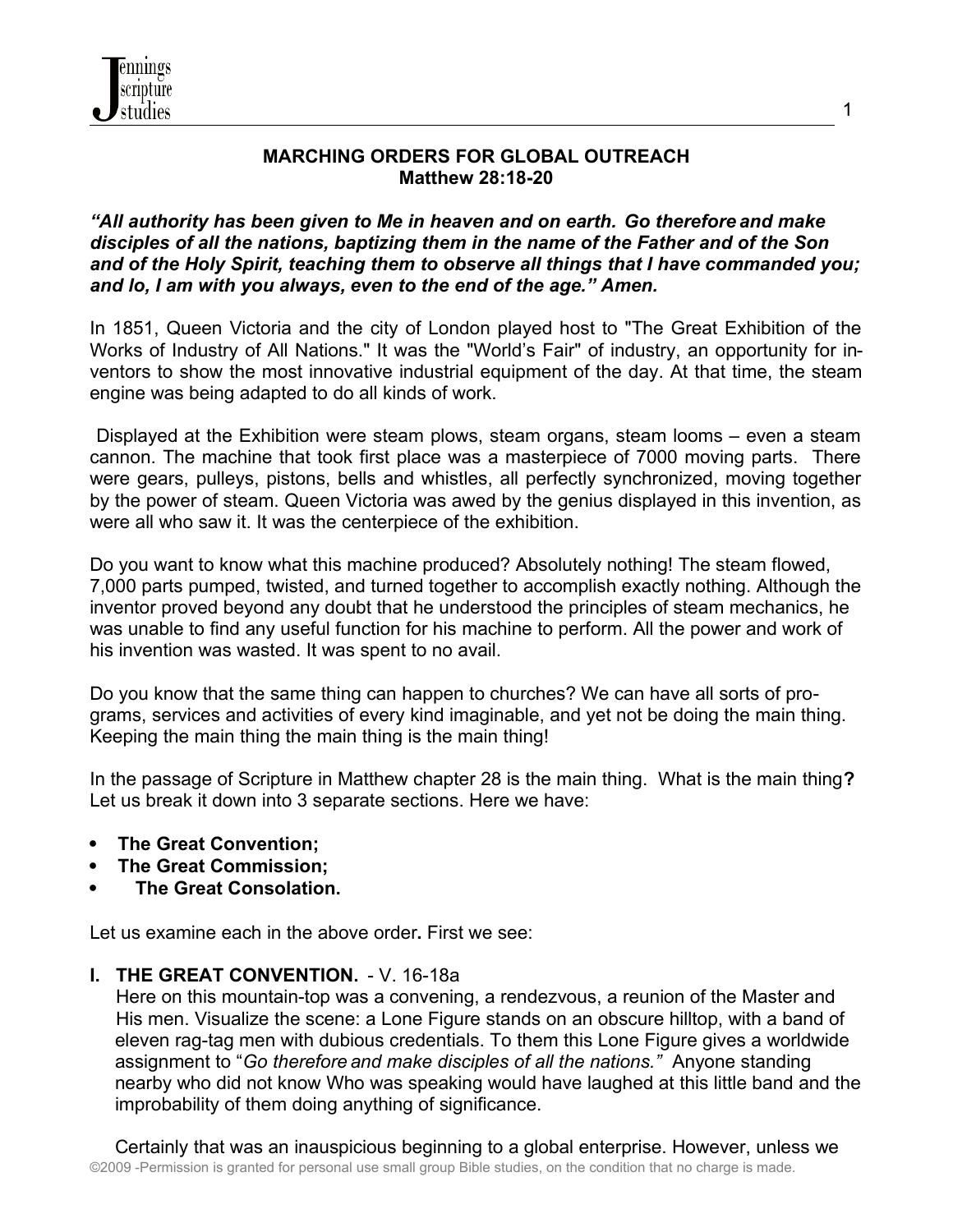understand the implications of this Great Convention we will fail to fully comprehend the intent and import of what Jesus commanded before this meeting on the mountain ended. What we have here is the preface to the Marching Orders that Jesus is going to give. There are 3 facts that come to light in the early stages of this meeting on that mountain Top that are essential to our understanding the Marching Orders that Jesus gave. The 3 facts are:

- **The Agents For Global Outreach,**
- **The Absolute For Global Outreach and**
- **The Authority For Global Outreach.**

Let us look at each briefly. First,

**A. The Agents For Global Outreach.** v.16 "the eleven disciples".

These are the 11 men who were hand-picked by Jesus Christ. They are called, "disciples". A disciple is one who submits to the disciplines of the Discipler - in this case, Jesus Christ.

 Are you a present-day disciple of Jesus Christ? He said, "Whoever does not bear his cross and come after me cannot be my disciple." There are two appeals in the New Testament: "Come unto me" and "Come after me." Have we accepted both invitations and are we submitting to the disciplines of Jesus Christ? If so, then we too are agents for the Global Outreach Operation Jesus Christ launched. Second,

# **B. The Absolute For Global Outreach.** v.16 again.

Notice carefully the words, "to the mountain which Jesus had appointed for them." Compare Matthew 28:10 "tell my brethren to go to Galilee, and there they will see me."

 Two women had seen the recently resurrected Savior and He gave them a message for His disciples: "meet me on the mountain." What is the absolute qualification, the indispensable requirement, the essential quality for a disciple of Jesus to be involved in Global Outreach Operation? **O B E D I E N C E** !!

 Jesus had picked out a specific mountain - He sent word for them to go there. All 11 obeyed! The order to go to a particular place was simple. If we do not obey Him in the simple directives He gives, we are not qualified to be entrusted with a greater mission!

 Jesus articulated this principle in Luke 16:10 in these words: "He who is faithful in what is least is faithful also in much." Obedience in the little things qualifies us for greater endeavors for our Lord. Third,

# **C. The Authority For Global Outreach.** v.18

"All authority in heaven and on earth has been given to me." Jesus Christ is the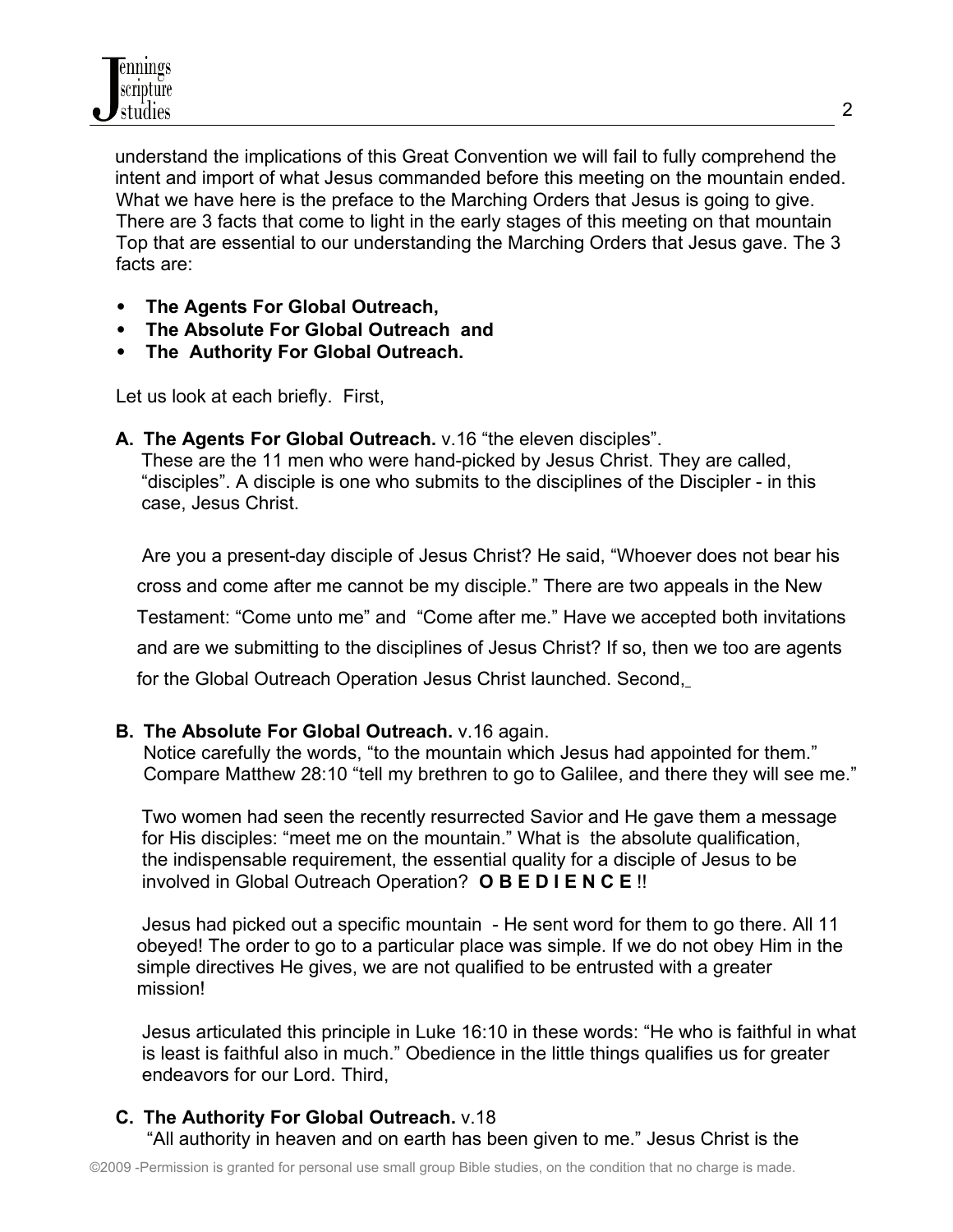Authority! Does any would-be disciple wish to challenge that statement or to argue that point? Of course not! Eph.1:22 tells us that the Father "put all things under his feet, and gave Him to be head over all things to the church".

 Lord Jesus has the authority to dispatch His servants! King Jesus has the authority to command His army! These 3 facts stated here in v.16-18 again are:

- The Agents For Global Outreach disciples;
- The Absolute For Global Outreach obedience;
- The Authority For Global Outreach Jesus Christ.

 These 3 facts must not be hastily overlooked for they set the stage for the issuing of the Marching Orders themselves. And, if we do not recognize these principles we will take our Marching Orders lightly, and that , I believe, is what many of those who take the name "Christian" have done.

Now, to the Marching Orders themselves and that brings us to the next section in these verses which is:

### **II. THE GREAT COMMISSION** v.18b–20b.

#### "*Go therefore and make disciples of all the nations, baptizing them in the name of the Father and of the Son and of the Holy Spirit, teaching them to observe all things that I have commanded you…."*

 At the Great Convention is given the Great Commission. The Great Commission is given by the Great Commissioner! The Speaker issuing the Marching Orders was no ordinary person and the cause no ordinary cause and therein lies the dual dynamic that has insured success from that day to this day.

 The Lord Jesus is still enlisting personnel - are you involved in Global Outreach? That is the main thing! This paragraph tells us of what the mission consists. You will never have a greater, grander or more glorious purpose in life than that which is presented here.

 Here Jesus articulates the church's Marching Orders for World Outreach. There are four commands that He gave us to carry out. What are they?

#### **A. MOBILIZE.** v.19"Go"

 The first command in our Marching Orders is simply "Go"! Forward, march! Be pro active, set in motion, move! Go with the Gospel! Go where you live - go where God sends.

 **Illust.** Do you remember Jesus' first miracle? He turned water into wine – right? At that wedding feast Jesus mother said to the servants, "Do whatever He tells you." (John 2:5). That is good advice!

He said, "all authority is given to me." Some other translations say, "all power." Both are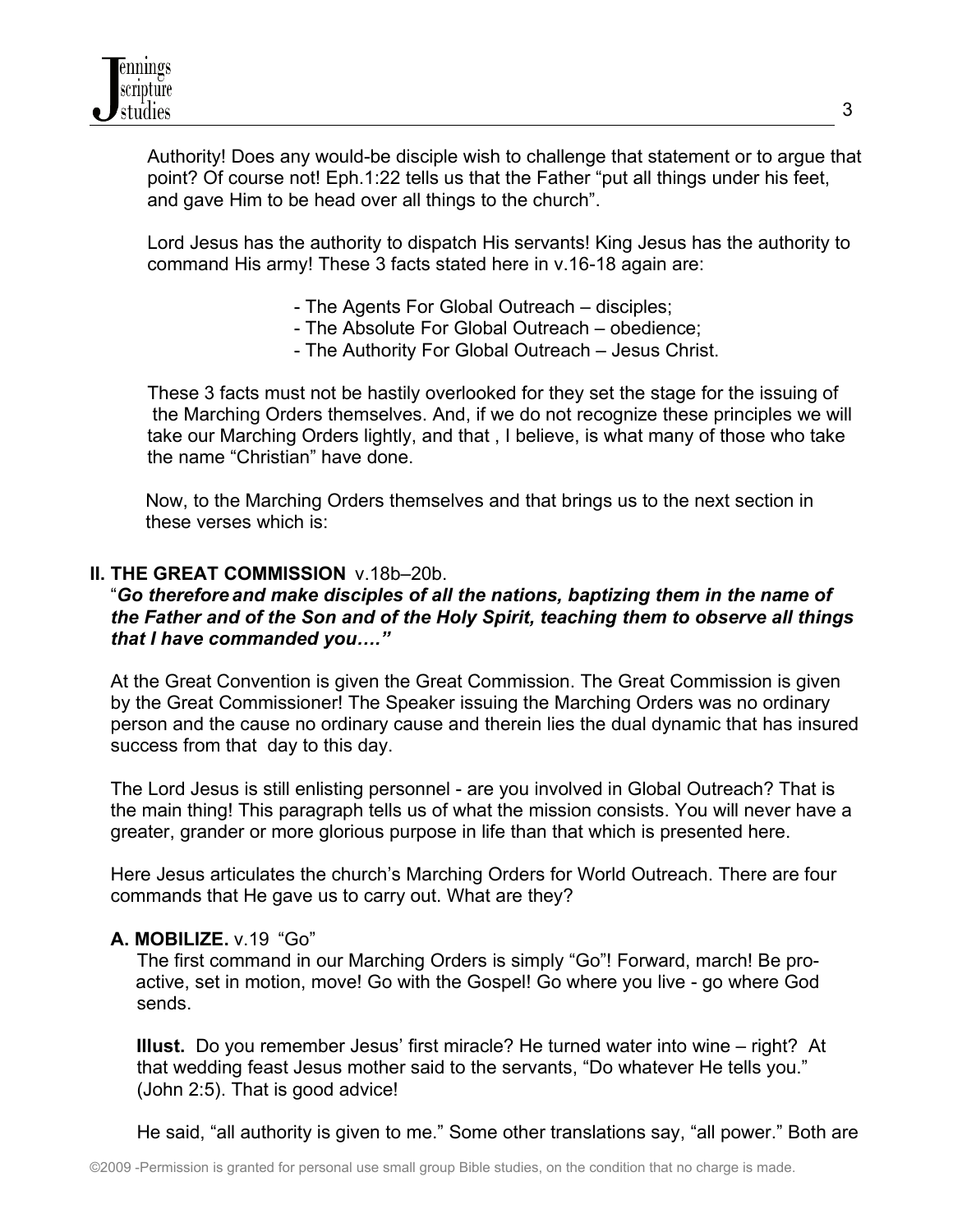correct interpretations of the original language. What kind of authority would a person have who had no power? What kind of power would a person have who did not have the authority to use it?

 Jesus is saying, "I have all power necessary to accomplish the mission and I have the authority to send you on this mission – do as you are told!"

 **Illust.** A fellow who had previously been in the military service was filling out a form for insurance. When he came to the question, "What did you do in the military service?" He wrote, "As I was told!"

Disciples of Christ are not to be immobilized – we are to be mobilized – "go" is the first command in our Marching Orders. The second is:

 **B. EVANGELIZE.** v.19 "....and make disciples of all the nations".

 How is that accomplished? Mark 13:10 gives the clear answer: "The gospel must be preached to all nations." Mark 16:15 adds: "Go into all the world and preach the gospel to every creature."

 In the Book of Acts we read about Paul and Barnabas going to the city of Derbe and we are told that they, "preached the gospel to that city .... and made many disciples." (Acts 14:21) The implication is that a disciple is made when the gospel message is savingly believed.

 To evangelize means the act of disseminating and propagating the Gospel. Are you involved in the work of evangelizing? We can evangelize by life, by lip and by literature.

The second command in our Marching Orders is to Evangelize – The  $3<sup>rd</sup>$  is to:

- **C. BAPTIZE**. v.19 "...baptizing them ...."
	- Baptism is a public identification with Jesus Christ;
	- Baptism is an outward picture of an inward reality, death, burial and resurrection;
	- Baptism is to be the first step of obedience after one decides to declare for Christ and follow Him.
	- Baptism is one of two ordinances given to the church to observe the Lord's Supper is the other.

The  $4<sup>th</sup>$  command in our Marching Orders is:

**D. STABILIZE**. v.20 "teaching them to observe all things that I have commanded you." We are to teach new disciples what Jesus had taught the original disciples. Pass it on. Be a channel, not a reservoir!

 Teaching the Word of God stabilizes believers in the Faith. Our Commission is not completed when we win others to faith in Christ. They must be founded upon, grounded in and bonded by the teaching of the Word of truth.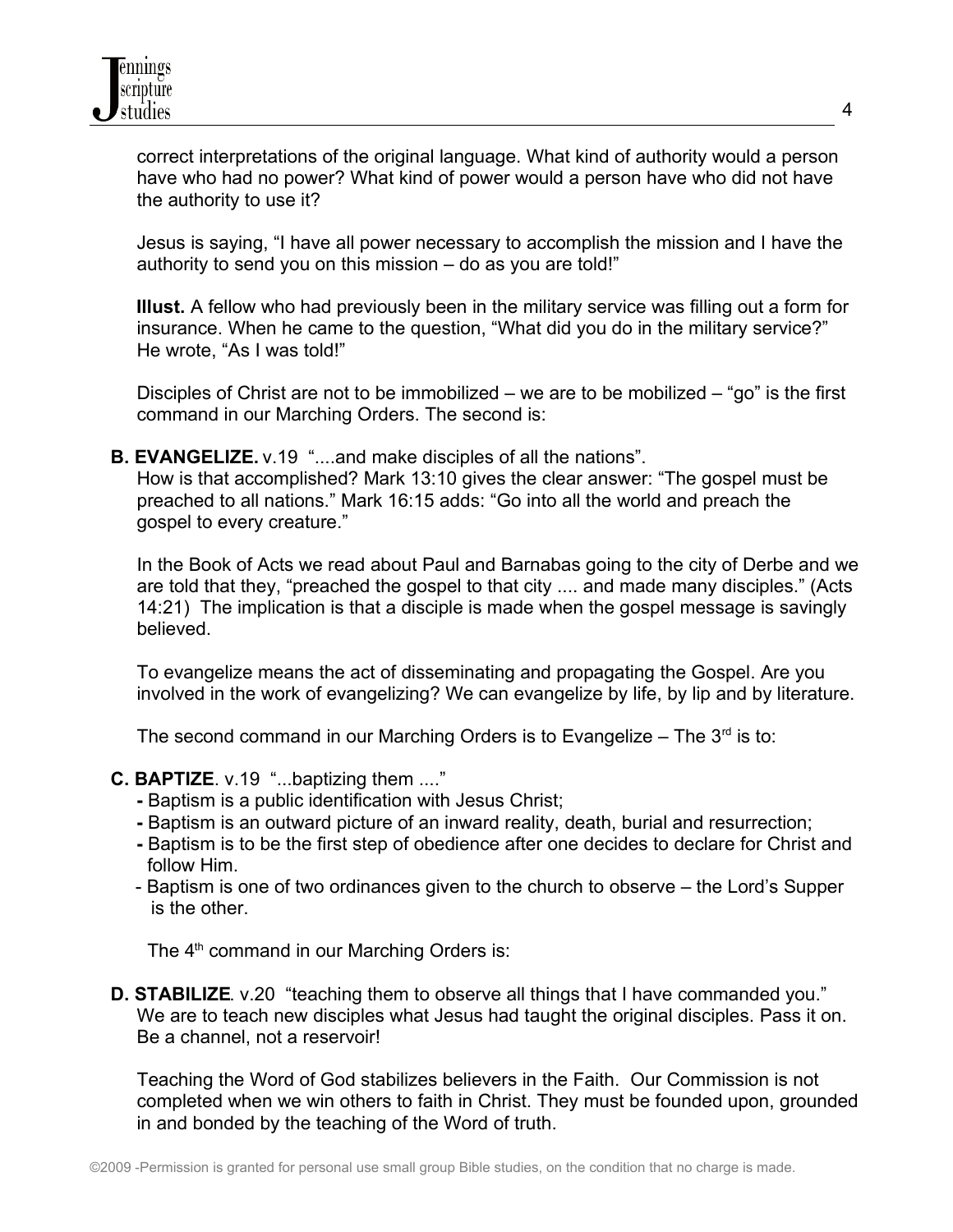What a privilege to bring the Good News to people and then teach them the Good Book – whether around the block or around the world! I have had the privilege of traveling to over 50 countries and ministering God's Word to hungry souls. How blessed I have been!

 Some may say, "Am I to do all that? Mobilize, evangelize, baptize, stabilize? Yes, in one of two ways:

- 1. Some do it exclusively that is they literally spend their lives engaged in all these activities.
- 2. Some carry out these orders corporately. That is they are involved in these activities through the corporate body of the church. However, the big question is: "Are you consciously involved in carrying out the Great Commission?"

Once again, the 4 commands of our Marching Order's are:

- Mobilize- "go"
- Evangelize "make disciples"
- $\bullet$  Baptize "baptizing them"
- Stabilize "teaching them...."

 Are you obeying the Marching Orders given by our Commander-In- Chief who has all authority and power in heaven and earth?

 **Illust.** The popular teacher, preacher and author, Howard Hendricks, warns against confining the gospel in a church building. He wrote: "I can't find a verse of scripture that commands a lost person to go to church; I know a lot of scriptures that command believers to go into a lost world." (Daily Bread 10-25-00)

Out of the Great Convention came the Great Commission which ends with:

**III. THE GREAT CONSOLATION.** v.20b "and surely I am with you always, to the very end of the age."

 The Great Convention at which the Great Commission was given ends with the Great Consolation. Without the Great Consolation the Great Commission would not succeed. The Great consolation provides us with two consoling promises: There is the promise of:

## **A. THE LORD'S PRESENCE.**

 "Surely I am with you always, even to the end of the age." In John 17:18 Jesus was talking to His Father and He said, "As you sent me into the world, I also have sent them into the world."

 But, as Paul Harvey is famous for saying, "now for the rest of the story". And the rest of the story is in verse 20, "I am with you" - "I send you, but I will go with you!" That's the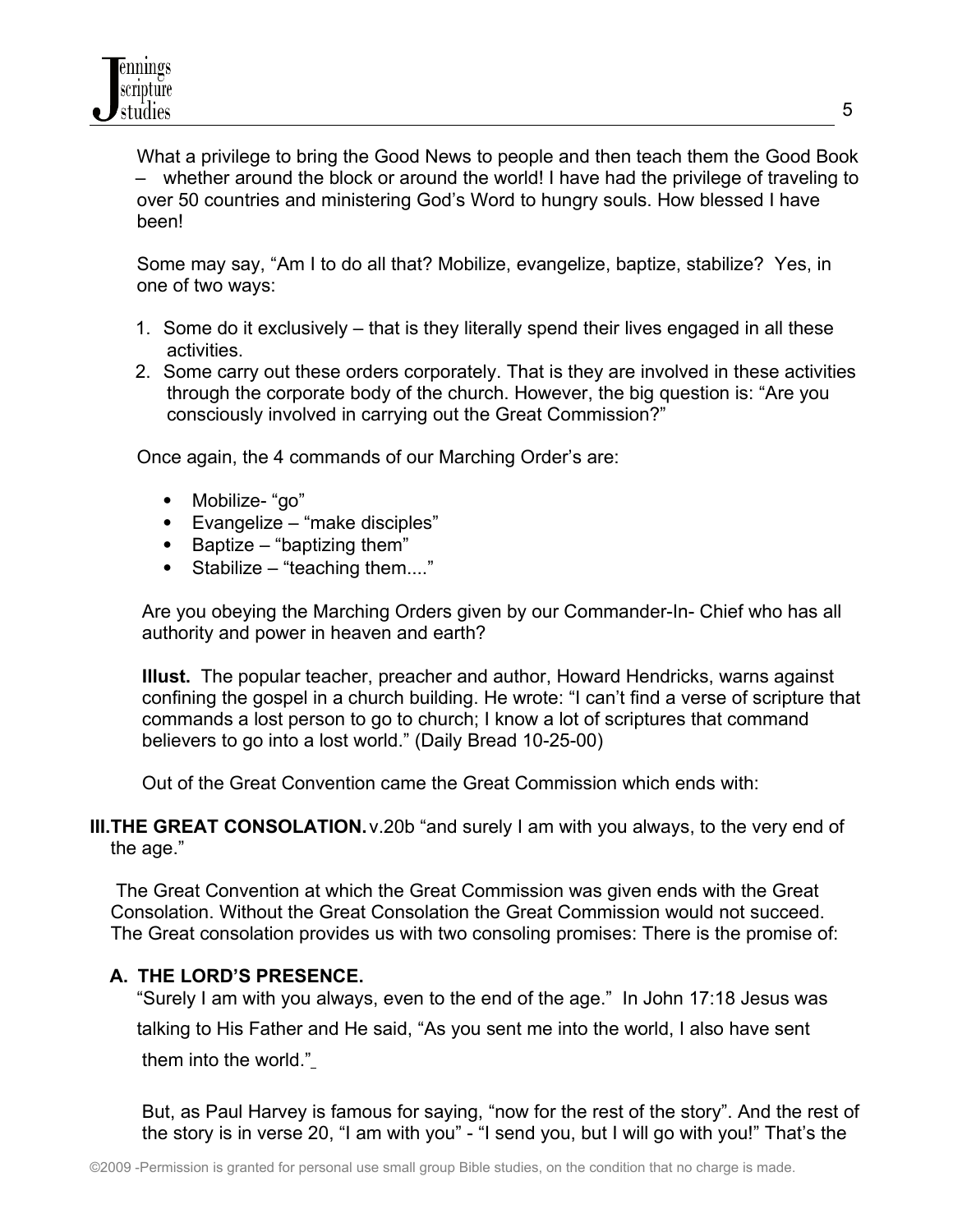rest of the story!

 "Anywhere with Jesus, I can safely go, Anywhere He leads me In this world below."

 Heb. 13:8 repeats the promise in these words, "I will never leave you nor forsake you." When we go across the street, across town or across an ocean – we have a Partner. That Partner is Jesus Christ, the One who launched the Great Invasion of the world with His Truth Squad!

Then there is the promise of:

B. THE LORD'S POWER.

**Acts 1:8 "You shall receive power when the Holy Spirit has come upon you; and you you shall be witnesses to Me in Jerusalem, and in all Judea and Samaria, and to the end of the earth."**

 How long? Matt. 28:20 "To the end of the age"; How far? Acts 1:8 "To the end of the earth" These two promises are certainly consoling to the obedient disciple living and witnessing in a hostile world, aren't they?

#### **SUMMARY**

What have we seen today? We looked at:

#### **THE GREAT CONVENTION which tells us:**

Who is commanding believers to go? – The Lord Jesus; Who is to March with the message? - Disciples; What does our Commander-In-Chief expect? – Obedience.

#### **THE GREAT COMMISSION which is:**

Mobilize - "go"; Evangelize – "make disciples"; Baptize – "baptize them ..."; Stabilize -"teach them ......"

#### **THE GREAT CONSOLATION which promises:**

The Lord's Presence and The Lord's Power.

Here we have the Marching Orders For Global Outreach. When we hear words from Jesus like these in these verses, we tend to say, "But I'm not a Missionary, an Evangelist or a Pastor. I'm not really good at communicating my faith" And we go away feeling guilty. I do not want you to leave feeling you've had a load of guilt dumped on you. I believe the problem is that we are not hearing what Jesus is saying. What He is not saying is this: "I'm expecting you to do my work for me."